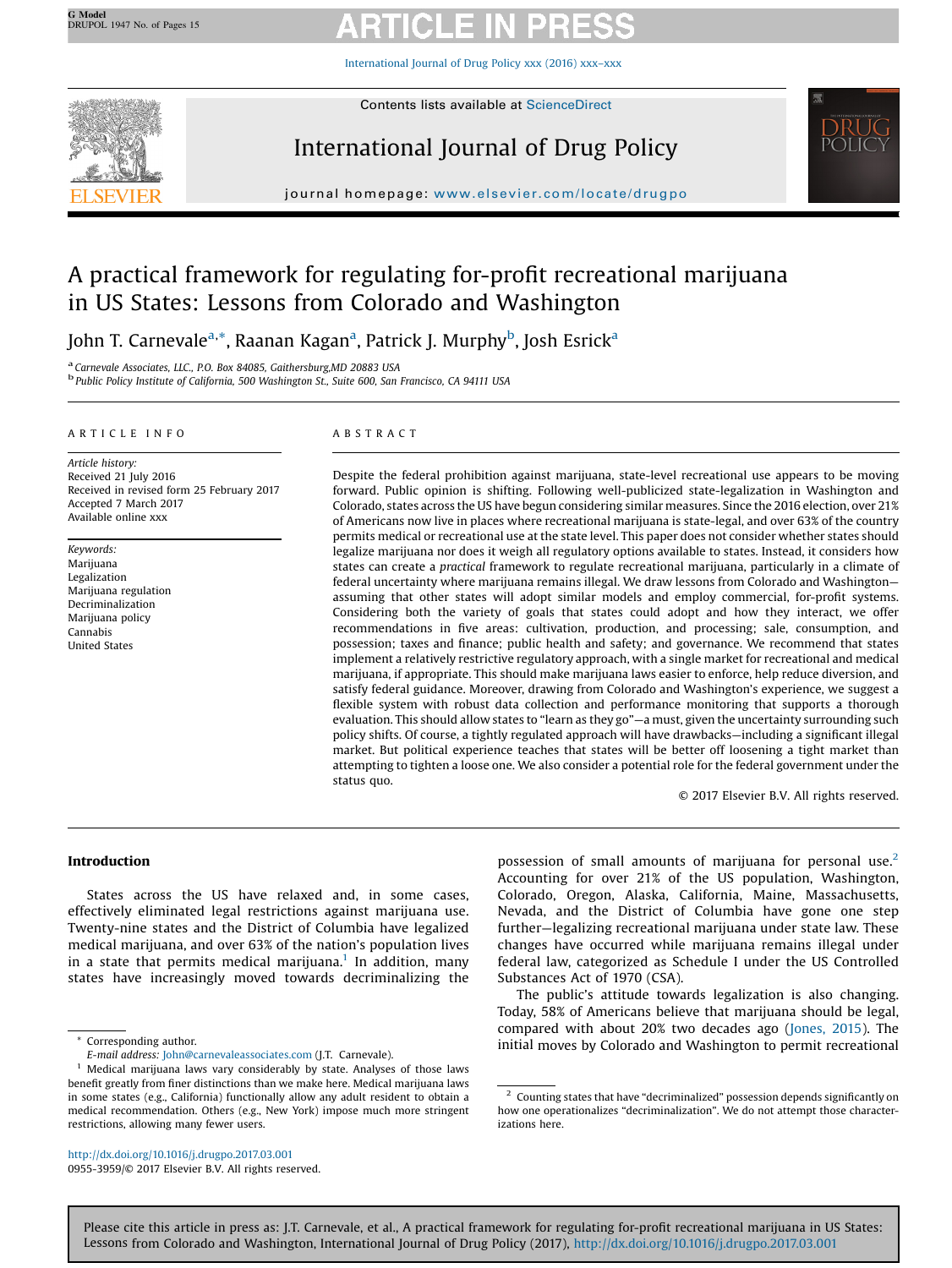### 2 J.T. Carnevale et al. / International Journal of Drug Policy xxx (2016) xxx–xxx

Table 1 States with state-legal medical marijuana use.

| States with legalized medical use | Population  |
|-----------------------------------|-------------|
| Alaska (1999)                     | 738,432     |
| Arkansas (2016)                   | 2,978,204   |
| Arizona (2010)                    | 6,828,065   |
| California (1996)                 | 39,144,818  |
| Colorado (2000)                   | 5,456,574   |
| Connecticut (2012)                | 3,590,886   |
| Delaware (2011)                   | 945.934     |
| Florida (2016)                    | 20,271,272  |
| Hawaii (2000)                     | 1.431.603   |
| Illinois (2014)                   | 12,859,995  |
| Louisiana (2015)                  | 4,670,724   |
| Maine (1999)                      | 1,329,328   |
| Maryland (2014)                   | 6,006,401   |
| Massachusetts (2013)              | 6,794,422   |
| Michigan (2008)                   | 9,922,576   |
| Minnesota (2014)                  | 5,489,594   |
| Montana (2004)                    | 1,032,949   |
| Nevada (2001)                     | 2,890,845   |
| New Hampshire (2013)              | 1,330,608   |
| New Jersey (2010)                 | 8,958,013   |
| New Mexico (2007)                 | 2,085,109   |
| New York (2014)                   | 19,795,791  |
| North Dakota (2016)               | 756,927     |
| Ohio (2016)                       | 11,613,423  |
| Oregon (1999)                     | 4,028,977   |
| Pennsylvania (2016)               | 12,802,503  |
| Rhode Island (2006)               | 1,056,298   |
| Vermont (2004)                    | 626,042     |
| Washington (1998)                 | 7,170,351   |
| District of Columbia (2010)       | 672,228     |
| Total population                  | 203,278,892 |
| Percent of US population          | 63.2%       |

Notes: The National Alliance for Model State Drug Laws helped develop some of the data in Tables 1, 2, and 3. Population figures were obtained from the US Census Annual Estimates of the Resident Population: April 1, 2010 to July 1, 2015.

Dates show the year medical use laws took effect, not the year they were initially approved.

Of the 29 states and DC with legalized medical use, 8 states (AK, CA, CO, MA, ME, NV, OR, WA) and DC have legalized recreational use.

use may have been viewed as "experiments" that authorities could learn from (Caulkins, Hawken, Kilmer, & Kleiman, 2012).<sup>3</sup> However, those early adopters appear to have been supplanted by a national movement for legalization.

In 2016, organized efforts successfully put measures to legalize recreational marijuana use on the ballot in five states. Voters in four of those states approved the measures. Only Arizona voters narrowly rejected state-level legalization. Thus, despite remaining illegal under federal law, most Americans now reside in jurisdictions where—under state law—marijuana may be used medically, recreationally, or both (Tables 1 and 2).

Even if legal recreational use is still considered an "experiment" by some, no one can deny its scale. This moves the task of regulating the new industry to the forefront of the policy agenda. And it raises the issue of whether the federal government should combat the movement or respect the wishes of states and their constituents. Moreover, it raises unique challenges for states that may seek to create legal regulatory frameworks for a drug that remains illegal under federal law. It is this the last question that will concern us most in this paper.

### Table 2

States with state-legal recreational marijuana.

| States with legalized recreational marijuana | Population |
|----------------------------------------------|------------|
| Alaska (2015)                                | 738.432    |
| California (2016)                            | 39.144.818 |
| Colorado (2012)                              | 5,456,574  |
| Maine (2016)                                 | 1.329.328  |
| Massachusetts (2016)                         | 6,794,422  |
| Nevada (2016)                                | 2,890,845  |
| Oregon (2015)                                | 4.028.977  |
| Washington (2012)                            | 7.170.351  |
| District of Columbia (2015)                  | 672.228    |
| Total population                             | 68.225.975 |
| Percent of US population                     | 21.2%      |

Notes: All states that successfully legalized recreational use had previously legalized medical use.

Other than states that approved use in 2016, dates show the year that recreational marijuana laws were enacted.

### Purpose and scope: selecting the for-profit model

This paper does not address the wisdom of marijuana legalization. Instead we ask, if states continue to legalize marijuana, how should it be regulated? And what are the tradeoffs inherent in different approaches to legalization? In many ways, these questions have been asked (and answered) eloquently before. But, unlike most prior works, this paper does not ask these questions in an academic vacuum. We allow considerations of practicality and "facts on the ground" to guide us in several ways.

To that end, this paper does not address the full spectrum of regulatory options. We explicitly limit ourselves to what we believe are the practically viable legalization regimes likely to occur in US states under current circumstances and law. We draw from the experiences of states that permit recreational use. All states that have legalized so far have used a commercial, competitive, but regulated market structure, which allows cultivation, production, and sale in the private for-profit sector modeled after the alcohol industry.<sup>4</sup> Given US culture, the parties at work in the legalization movement, existing federal law and federal guidance (discussed later), and the experience of states that have legalized up to now, we believe that for-profit but limited commercial legalization at the state level represents the shortterm (and possibly the longer-term) reality of US marijuana laws. Because this paper seeks to focus on a practical regulatory framework for US states, we begin with the approach that we judge most likely to be implemented. Our decision is not an endorsement of the commercialized for-profit market. Instead, we explore optimization within that system.

This is, perhaps, the largest distinction between this paper and other (admirable) efforts to explicate the full range of theoretical options available under the umbrella of "marijuana legalization." In theory, a variety of alternative market structures might be considered, such as government monopolies, nonprofit corporations, and for-benefit organizations—to name but a few (Caulkins et al., 2015; Rolles and Murkin, 2016). The theoretical benefits and costs of these alternative structures deserve the careful consideration that they receive elsewhere, notably excellent works by Rolles and Murkin (2016) and Caulkins et al. (2015) to which we owe a great debt.

Before outlining our own policy goals, this paper reviews the tension between state and federal law, which is crucial to understanding the practical "facts on the ground" approach that

 $3$  We disagree with the characterization of state legalization efforts as an "experiment." However, because this characterization is quite common in the public marijuana discourse, we have acknowledged it here.

<sup>4</sup> Though not a state, the District of Columbia's recreational market is an exception. But the circumstances leading to the development of the District's market appear to stem much more from circumstance (i.e., Congressional intervention) than from the intentions of District voters or the DC Council.